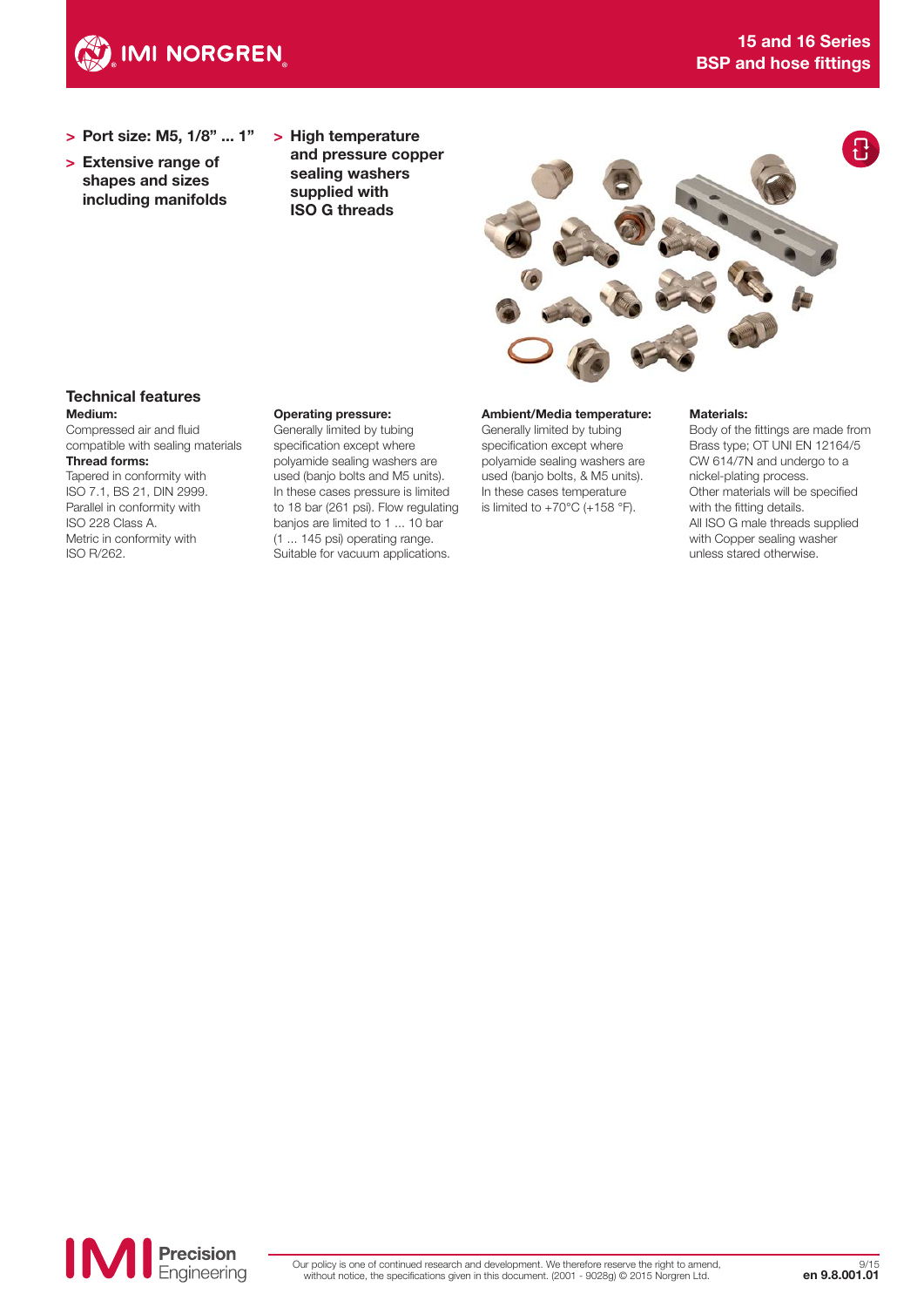



Page 11

Page 11

Page 11

Page 11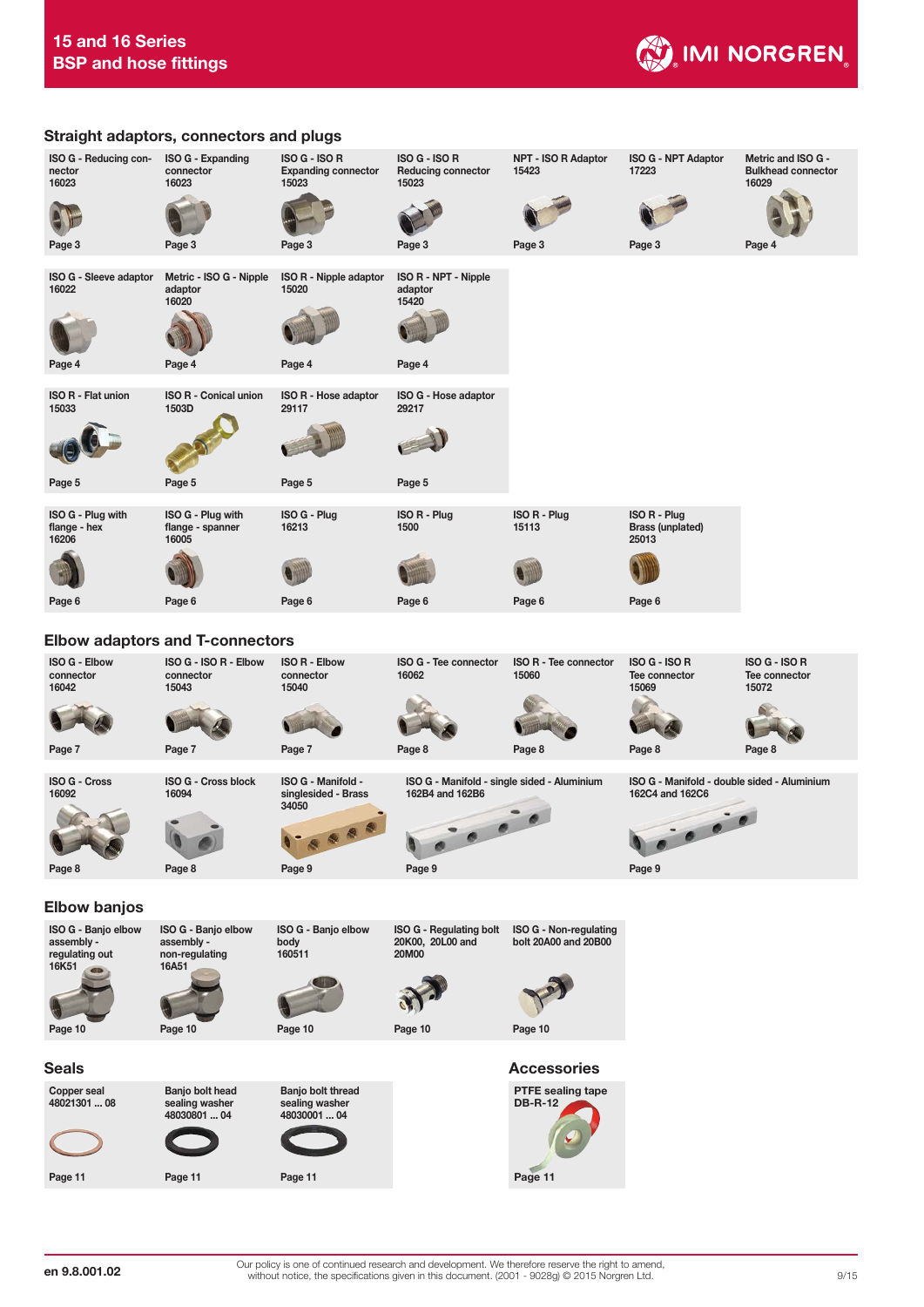## ISO G - Reducing connector 16023

Nickel plated brass, copper seals



| в    | <b>B1</b>      | C    | G  | ∑  | <b>Model</b> |
|------|----------------|------|----|----|--------------|
| G1/8 | M <sub>5</sub> | 10,5 | 6  | 14 | 160231805    |
| G1/4 | G1/8           | 13   | 8  | 17 | 160232818    |
| G3/8 | G1/8           | 14   | 9  | 19 | 160233818    |
| G3/8 | G1/4           | 14   | 9  | 19 | 160233828    |
| G1/2 | G1/8           | 15,5 | 10 | 24 | 160234818    |
| G1/2 | G1/4           | 15,5 | 10 | 24 | 160234828    |
| G1/2 | G3/8           | 15,5 | 10 | 24 | 160234838    |
| G3/4 | G1/4           | 17,5 | 12 | 30 | 160236828    |
| G3/4 | G3/8           | 17,5 | 12 | 30 | 160236838    |
| G3/4 | G1/2           | 17.5 | 12 | 30 | 160236848    |

## ISO G - Expanding connector 16023

Nickel plated brass, copper seals





| в    | <b>B1</b>      | C    | G    | G <sub>1</sub> | øs  | ∑= | <b>Model</b> |
|------|----------------|------|------|----------------|-----|----|--------------|
| G1/8 | M <sub>5</sub> | 14,5 | 8,5  | 4              | 2,5 | 14 | 160230518    |
| G1/4 | G1/8           | 20,5 | 12   | 6              | 5,5 | 17 | 160231828    |
| G3/8 | G1/8           | 21.5 | 10.5 | 6              | 5.5 | 22 | 160231838    |
| G3/8 | G1/4           | 23.5 | 13   | 8              | 8   | 22 | 160232838    |
| G1/2 | G1/4           | 26,5 | 16   | 8              | 8   | 26 | 160232848    |
| G1/2 | G3/8           | 36,5 | 16   | 9              | 11  | 26 | 160233848    |
| G3/4 | G1/2           | 31   | 16.5 | 10             | 15  | 32 | 160234868    |

#### ISO G - ISO R - Expanding connector 15023 Nickel plated brass





| в    | <b>B1</b>         | C    | G    | G <sub>1</sub> | øs  | ∑= | <b>Model</b> |
|------|-------------------|------|------|----------------|-----|----|--------------|
| G1/4 | R <sub>1/8</sub>  | 22   | 12,5 | 7,5            | 5,5 | 17 | 150231828    |
| G3/8 | R <sub>1/8</sub>  | 22,5 | 7,5  | 10,5           | 5   | 22 | 150231838    |
| G1/2 | R <sub>1/8</sub>  | 31   | 8,5  | 15             | 5   | 27 | 150231848    |
| G3/8 | R <sub>1</sub> /4 | 27   | 13   | 11             | 8   | 22 | 150232838    |
| G1/2 | R <sub>1</sub> /4 | 30   | 16   | 11             | 8   | 26 | 150232848    |
| G1/2 | R3/8              | 30.5 | 16   | 11             | 11  | 26 | 150233848    |
| G3/4 | R3/8              | 38,5 | 12,5 | 16,5           | 11  | 32 | 150233868    |
| G3/4 | R1/2              | 35   | 16,5 | 14             | 15  | 32 | 150234868    |
| G1   | R3/4              | 45   | 19   | 19             | 18  | 41 | 150236888    |

B

## ISO G - ISO R - Reducing connector

15023 Nickel plated brass

Dimensions in mm Projection/First angle





| 10<br>7,5<br>G1/8<br>R <sub>1/8</sub><br>20<br>5,5<br>14<br>150231818<br>G1/8<br>14<br>R <sub>1</sub> /4<br>16<br>12<br>11<br>6<br>150232818<br>8<br>G1/4<br>R <sub>1</sub> /4<br>26<br>12<br>11<br>17<br>150232828<br>6<br>G1/8<br>12<br>11,5<br>R3/8<br>16,5<br>17<br>150233818<br>G1/4<br>R3/8<br>16,5<br>11,5<br>13<br>8,5<br>17<br>150233828<br>G3/8<br>R3/8<br>13<br>22<br>150233838<br>11,5<br>27,5<br>11<br>G1/8<br>12<br>7,5<br>150234818<br>R1/2<br>19,5<br>5,5<br>22<br>G1/4<br>R1/2<br>13<br>14<br>22<br>19,5<br>9,5<br>150234828<br>G3/8<br>19,5<br>13<br>14<br>150234838<br>R1/2<br>14<br>22<br>G1/2<br>16<br>14<br>26<br>150234848<br>R1/2<br>33<br>15<br>8<br>G1/4<br>27<br>R3/4<br>23,5<br>16,5<br>11,5<br>150236828<br>G3/8<br>27<br>R3/4<br>23,5<br>11,5<br>16,5<br>20<br>150236838<br>G1/2<br>R3/4<br>23,5<br>16<br>150236848<br>17<br>16,5<br>27<br>G1/2<br>19<br>34<br>150238848<br>R <sub>1</sub><br>26,5<br>13<br>15<br>R <sub>1</sub><br>19<br>G3/4<br>27,5<br>16,5<br>24,5<br>34<br>150238868 | B | <b>B1</b> | С | G | G1 | øs | $\Sigma$ | <b>Model</b> |
|-------------------------------------------------------------------------------------------------------------------------------------------------------------------------------------------------------------------------------------------------------------------------------------------------------------------------------------------------------------------------------------------------------------------------------------------------------------------------------------------------------------------------------------------------------------------------------------------------------------------------------------------------------------------------------------------------------------------------------------------------------------------------------------------------------------------------------------------------------------------------------------------------------------------------------------------------------------------------------------------------------------------------|---|-----------|---|---|----|----|----------|--------------|
|                                                                                                                                                                                                                                                                                                                                                                                                                                                                                                                                                                                                                                                                                                                                                                                                                                                                                                                                                                                                                         |   |           |   |   |    |    |          |              |
|                                                                                                                                                                                                                                                                                                                                                                                                                                                                                                                                                                                                                                                                                                                                                                                                                                                                                                                                                                                                                         |   |           |   |   |    |    |          |              |
|                                                                                                                                                                                                                                                                                                                                                                                                                                                                                                                                                                                                                                                                                                                                                                                                                                                                                                                                                                                                                         |   |           |   |   |    |    |          |              |
|                                                                                                                                                                                                                                                                                                                                                                                                                                                                                                                                                                                                                                                                                                                                                                                                                                                                                                                                                                                                                         |   |           |   |   |    |    |          |              |
|                                                                                                                                                                                                                                                                                                                                                                                                                                                                                                                                                                                                                                                                                                                                                                                                                                                                                                                                                                                                                         |   |           |   |   |    |    |          |              |
|                                                                                                                                                                                                                                                                                                                                                                                                                                                                                                                                                                                                                                                                                                                                                                                                                                                                                                                                                                                                                         |   |           |   |   |    |    |          |              |
|                                                                                                                                                                                                                                                                                                                                                                                                                                                                                                                                                                                                                                                                                                                                                                                                                                                                                                                                                                                                                         |   |           |   |   |    |    |          |              |
|                                                                                                                                                                                                                                                                                                                                                                                                                                                                                                                                                                                                                                                                                                                                                                                                                                                                                                                                                                                                                         |   |           |   |   |    |    |          |              |
|                                                                                                                                                                                                                                                                                                                                                                                                                                                                                                                                                                                                                                                                                                                                                                                                                                                                                                                                                                                                                         |   |           |   |   |    |    |          |              |
|                                                                                                                                                                                                                                                                                                                                                                                                                                                                                                                                                                                                                                                                                                                                                                                                                                                                                                                                                                                                                         |   |           |   |   |    |    |          |              |
|                                                                                                                                                                                                                                                                                                                                                                                                                                                                                                                                                                                                                                                                                                                                                                                                                                                                                                                                                                                                                         |   |           |   |   |    |    |          |              |
|                                                                                                                                                                                                                                                                                                                                                                                                                                                                                                                                                                                                                                                                                                                                                                                                                                                                                                                                                                                                                         |   |           |   |   |    |    |          |              |
|                                                                                                                                                                                                                                                                                                                                                                                                                                                                                                                                                                                                                                                                                                                                                                                                                                                                                                                                                                                                                         |   |           |   |   |    |    |          |              |
|                                                                                                                                                                                                                                                                                                                                                                                                                                                                                                                                                                                                                                                                                                                                                                                                                                                                                                                                                                                                                         |   |           |   |   |    |    |          |              |
|                                                                                                                                                                                                                                                                                                                                                                                                                                                                                                                                                                                                                                                                                                                                                                                                                                                                                                                                                                                                                         |   |           |   |   |    |    |          |              |

## NPT – ISO R - Adaptor 15423

Nickel plated brass





| в              | <b>B1</b> | C    | G    | G1 | øs   | ∑= | <b>Model</b> |
|----------------|-----------|------|------|----|------|----|--------------|
| <b>1/8 NPT</b> | G1/8      | 17   | 9.5  | 6  | 5.5  | 14 | 154231818    |
| $1/4$ NPT      | G1/4      | 23   | 13.5 | 8  | 8    | 17 | 154232828    |
| 3/8 NPT        | G3/8      | 24   | 13.5 | 9  | 11   | 22 | 154233838    |
| $1/2$ NPT      | G1/2      | 31,5 | 17.5 | 12 | 14.5 | 27 | 154234848    |

#### ISO G - NPT - Adaptor 17223 Nickel plated brass





| в    | B1        | C  | G  | G  | ØS |    | <b>Model</b> |
|------|-----------|----|----|----|----|----|--------------|
| G1/4 | $1/4$ NPT | 27 |    | 13 | 8  | 17 | 172232828    |
| G3/8 | 3/8 NPT   | 28 | 13 | 13 | 11 | 22 | 172233838    |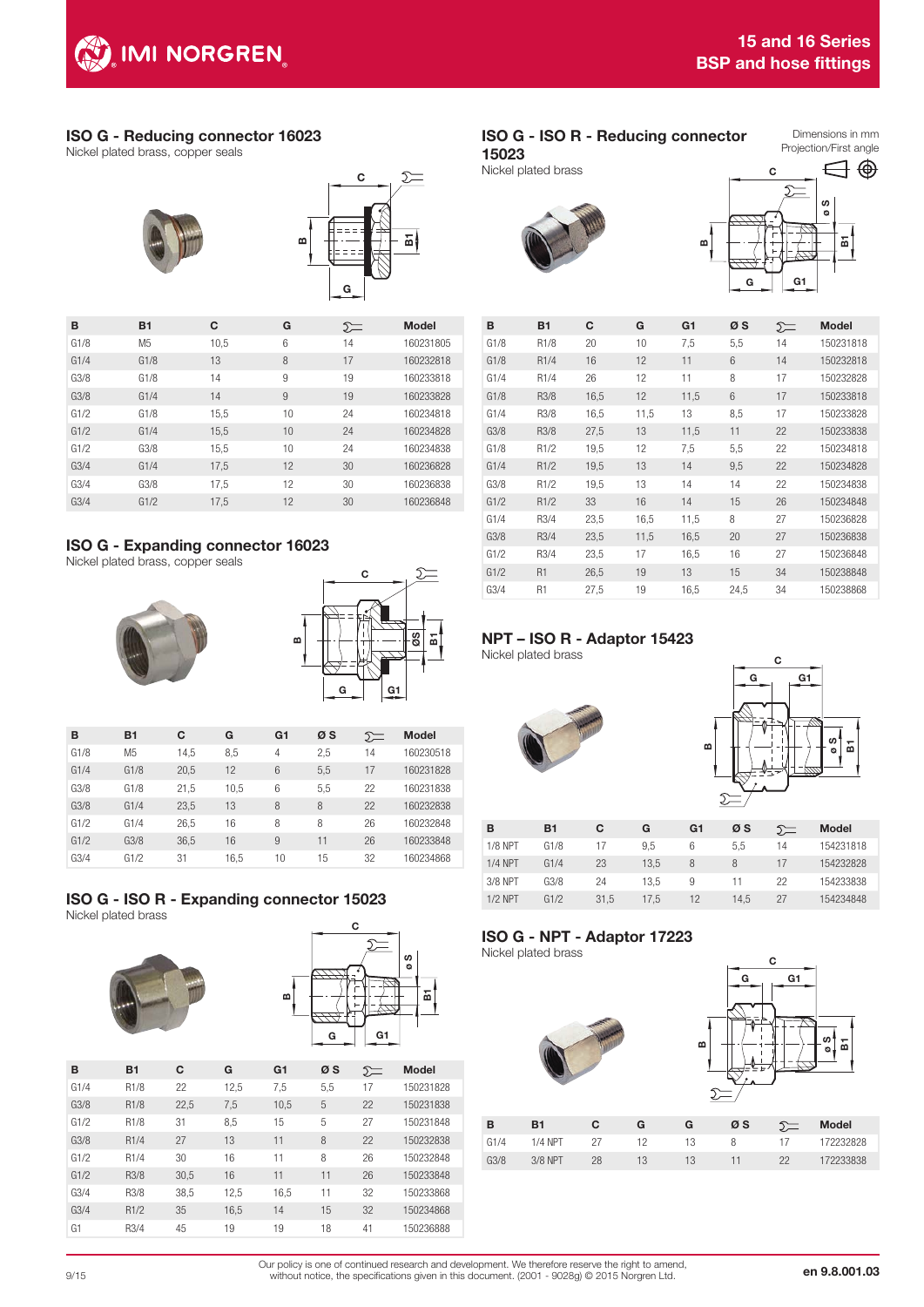

#### Metric and ISO G - Bulkhead connector 16029 Nickel plated brass





| B              | <b>B1</b> | C    | F              | G max. | ∑= | $\Sigma$ -1 | <b>Model</b> |
|----------------|-----------|------|----------------|--------|----|-------------|--------------|
| M <sub>5</sub> | M10x1,0   | 14   | 3,5            | 7      | 14 | 14          | 160290005    |
| G1/8           | M16x1.5   | 18   | $\overline{4}$ | 10     | 19 | 22          | 160290018    |
| G1/4           | M20x1.5   | 25   | 4              | 16     | 24 | 27          | 160290028    |
| G3/8           | M26x1,5   | 26   | 5              | 15     | 30 | 32          | 160290038    |
| G1/2           | M28x1.5   | 33   | 6              | 21     | 32 | 36          | 160290048    |
| G3/4           | M33x1.5   | 36.5 | 6              | 22,5   | 41 | 41          | 160290068    |
| G1             | M42x1.5   | 41.5 | 8              | 24.5   | 46 | 50          | 160290088    |
| G11/4          | M48x1.5   | 50   | 8              | 29.5   | 55 | 55          | 1602900A8    |

## ISO G - Sleeve adaptor 16022

Nickel plated brass





ៜ

| в              | <b>B1</b>      | С    | G    | ∑= | <b>Model</b> |
|----------------|----------------|------|------|----|--------------|
| M <sub>5</sub> | M <sub>5</sub> | 11   | 11   | 8  | 160220505    |
| G1/8           | M <sub>5</sub> | 13   | 7,5  | 14 | 160221805    |
| G1/8           | G1/8           | 15   | 15   | 14 | 160221818    |
| G1/4           | G1/8           | 19   | 11   | 17 | 160222818    |
| G1/4           | G1/4           | 22   | 22   | 17 | 160222828    |
| G3/8           | G1/8           | 20   | 11,5 | 22 | 160223818    |
| G3/8           | G1/4           | 23   | 11,5 | 22 | 160223828    |
| G3/8           | G3/8           | 24   | 24   | 22 | 160223838    |
| G1/2           | G1/8           | 24   | 14   | 24 | 160224818    |
| G1/2           | G1/4           | 25   | 14   | 24 | 160224828    |
| G1/2           | G3/8           | 27,5 | 16   | 24 | 160224838    |
| G1/2           | G1/2           | 30   | 30   | 26 | 160224848    |
| G3/4           | G1/2           | 30   | 16,5 | 30 | 160226848    |
| G3/4           | G3/4           | 32   | 31   | 32 | 160226868    |
| G1             | G3/4           | 41   | 20   | 40 | 160228868    |

## NPT - ISO R - Nipple adaptor 15420

Nickel plated brass





| в              | <b>B1</b>         | C    | G   | G1  | øs   | ∑= | <b>Model</b> |
|----------------|-------------------|------|-----|-----|------|----|--------------|
| <b>1/8 NPT</b> | R <sub>1/8</sub>  | 21.5 | 8,5 | 8.5 | 5,5  | 12 | 154201818    |
| $1/4$ NPT      | R <sub>1</sub> /4 | 31   | 13  | 13  | 8    | 14 | 154202828    |
| 3/8 NPT        | R3/8              | 31   | 13  | 13  | 11   | 19 | 154203838    |
| $1/2$ NPT      | R1/2              | 40   | 17  | 17  | 16.5 | 22 | 154204848    |

#### Metric - ISO G - Nipple adaptor 16020 Nickel plated brass, copper seals

Dimensions in mm Projection/First angle





| в              | <b>B1</b>      | C    | G  | G <sub>1</sub> | øs  | ØS1 | $\Sigma$ | <b>Model</b> |
|----------------|----------------|------|----|----------------|-----|-----|----------|--------------|
| M <sub>5</sub> | M <sub>5</sub> | 11,5 | 4  | 4              | 2,5 | 2,5 | 8        | 160200505    |
| G1/8           | M <sub>5</sub> | 14,5 | 6  | $\overline{4}$ | 5,5 | 3,5 | 14       | 160201805    |
| G1/8           | G1/8           | 16,5 | 6  | 6              | 5,5 | 5,5 | 14       | 160201818    |
| G1/4           | G1/8           | 19   | 8  | 6              | 8   | 5,5 | 17       | 160202818    |
| G1/4           | G1/4           | 21   | 8  | 8              | 8   | 8   | 17       | 160202828    |
| G3/8           | G1/4           | 22   | 9  | 8              | 11  | 8   | 19       | 160203828    |
| G3/8           | G3/8           | 23   | 9  | 9              | 11  | 11  | 19       | 160203838    |
| G1/2           | G1/4           | 23,5 | 10 | 8              | 15  | 8   | 24       | 160204828    |
| G1/2           | G3/8           | 24,5 | 10 | 9              | 15  | 11  | 24       | 160204838    |
| G1/2           | G1/2           | 25,5 | 10 | 10             | 15  | 15  | 24       | 160204848    |
| G3/4           | G1/2           | 27,5 | 12 | 10             | 20  | 15  | 30       | 160206848    |
| G3/4           | G3/4           | 29,5 | 12 | 12             |     | 20  | 30       | 160206868    |
| G1             | G1             | 32   | 12 | 12             |     | 24  | 40       | 160208888    |

## ISO R - Nipple adaptor 15020

Nickel plated brass





| в                 | <b>B1</b>         | C    | G    | G <sub>1</sub> | øs  | ØS1 | ∑= | <b>Model</b> |
|-------------------|-------------------|------|------|----------------|-----|-----|----|--------------|
| R <sub>1/8</sub>  | R <sub>1/8</sub>  | 19,5 | 7,5  | 7,5            | 5,5 | 5,5 | 12 | 150201818    |
| R <sub>1</sub> /4 | R <sub>1/8</sub>  | 23,5 | 11   | 7,5            | 8   | 5,5 | 14 | 150202818    |
| R <sub>1</sub> /4 | R <sub>1</sub> /4 | 27   | 11   | 11             | 8   | 8   | 14 | 150202828    |
| R3/8              | R <sub>1/8</sub>  | 24   | 11,5 | 7,5            | 11  | 5,5 | 17 | 150203818    |
| R3/8              | R <sub>1</sub> /4 | 27,5 | 11,5 | 11             | 11  | 8   | 17 | 150203828    |
| R3/8              | R3/8              | 28   | 11,5 | 11,5           | 11  | 11  | 17 | 150203838    |
| R <sub>1/2</sub>  | R <sub>1/8</sub>  | 27   | 14   | 7,5            | 15  | 5,5 | 22 | 150204818    |
| R1/2              | R <sub>1</sub> /4 | 30,5 | 14   | 11             | 15  | 8   | 22 | 150204828    |
| R <sub>1</sub> /2 | R3/8              | 31   | 14   | 11,5           | 15  | 11  | 22 | 150204838    |
| R1/2              | R1/2              | 33,5 | 14   | 14             | 15  | 15  | 22 | 150204848    |
| R3/4              | R1/2              | 37,5 | 16,5 | 14             | 19  | 15  | 27 | 150206848    |
| R3/4              | R 3/4             | 40   | 16,5 | 16,5           | 19  | 19  | 27 | 150206868    |
| R <sub>1</sub>    | R3/4              | 44   | 19   | 16,5           | 24  | 19  | 34 | 150208868    |
| R <sub>1</sub>    | R <sub>1</sub>    | 46.5 | 19   | 19             | 24  | 24  | 34 | 150208888    |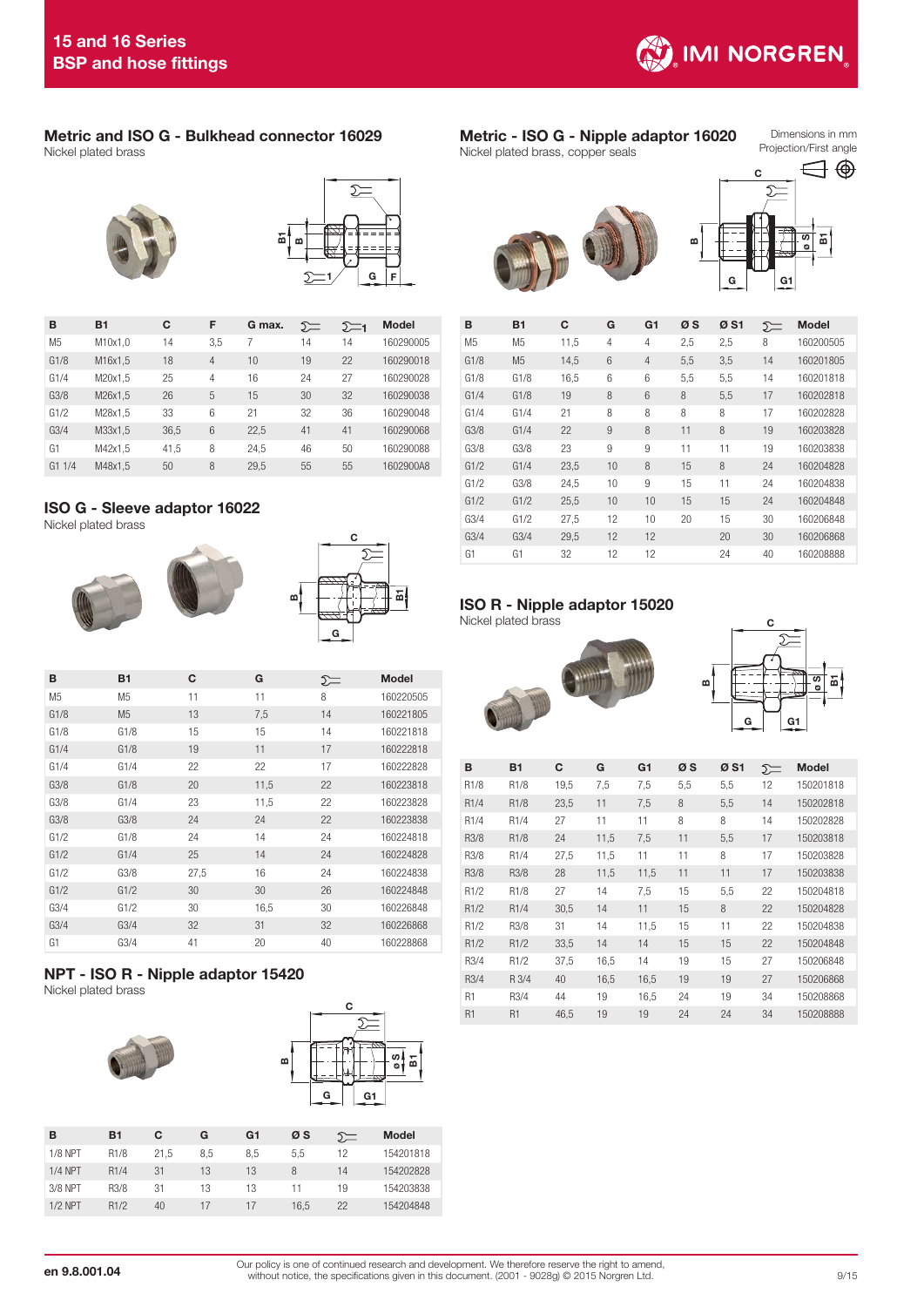

## ISO R - Flat union 15033

Nickel plated brass, O-ring NBR Temperature: -20 ... +80°C Operating pressure: -1 ... +15 bar





| в                 | С    | F    | G    | ∑= | ∑— 1 | <b>Model</b> |
|-------------------|------|------|------|----|------|--------------|
| R <sub>1/8</sub>  | 33.5 | 10   | 8.5  | 5  | 15   | 150331818    |
| R <sub>1</sub> /4 | 42   | 13   | 10,5 | 8  | 24   | 150332828    |
| R3/8              | 43   | 13   | 11   | 10 | 27   | 150333838    |
| R1/2              | 52   | 17,5 | 11,5 | 14 | 30   | 150334848    |
| R3/4              | 56.5 | 19   | 12.5 | 17 | 38   | 150336868    |
| R <sub>1</sub>    | 68   | 23   | 16   | 19 | 46   | 150338888    |

## ISO R - Hose adaptor 29117

Nickel plated brass



| ØΑ             | в                | С    | G    | L    | Ç, | ØΖ | <b>Model</b> |
|----------------|------------------|------|------|------|----|----|--------------|
| 4              | R <sub>1/8</sub> | 32   | 7,5  | 19,5 | 12 | 6  | 291170418    |
| $\overline{4}$ | R1/4             | 35,5 | 11   | 19,5 | 14 | 6  | 291170428    |
| 6              | R1/8             | 32   | 7,5  | 19,5 | 12 | 8  | 291170618    |
| 6              | R1/4             | 35,5 | 11   | 19,5 | 14 | 8  | 291170628    |
| 6              | R3/8             | 36   | 11,5 | 19,5 | 17 | 8  | 291170638    |
| 7              | R1/8             | 32   | 7,5  | 19,5 | 14 | 9  | 291170718    |
| 7              | R1/4             | 35   | 11   | 19,5 | 17 | 9  | 291170728    |
| 7              | R3/8             | 36   | 11,5 | 19,5 | 17 | 9  | 291170738    |
| 8              | R1/8             | 32   | 7,5  | 19,5 | 12 | 10 | 291170818    |
| 8              | R1/4             | 35,5 | 11   | 19,5 | 14 | 10 | 291170828    |
| 8              | R3/8             | 36   | 11,5 | 19,5 | 17 | 10 | 291170838    |
| 8              | R1/2             | 39   | 14   | 19,5 | 22 | 10 | 291170848    |
| 9              | R1/8             | 32   | 7,5  | 19,5 | 12 | 11 | 291170918    |
| 9              | R1/4             | 35,5 | 11   | 19,5 | 14 | 11 | 291170928    |
| 9              | R3/8             | 36   | 11,5 | 19,5 | 17 | 11 | 291170938    |
| 9              | R1/2             | 39   | 14   | 19,5 | 17 | 11 | 291170948    |
| 10             | R1/4             | 35,5 | 11   | 19,5 | 14 | 12 | 291171028    |
| 10             | R3/8             | 36   | 11,5 | 19,5 | 17 | 12 | 291171038    |
| 10             | R1/2             | 39   | 14   | 19,5 | 22 | 12 | 291171048    |
| 12             | R3/8             | 36   | 11,5 | 19,5 | 17 | 14 | 291171238    |
| 12             | R1/2             | 39   | 14   | 19,5 | 22 | 14 | 291171248    |
| 13             | R1/4             | 35,5 | 11   | 19,5 | 22 | 15 | 291171328    |
| 13             | R3/8             | 36   | 11,5 | 19,5 | 17 | 15 | 291171338    |
| 13             | R1/2             | 39   | 14   | 19,5 | 22 | 15 | 291171348    |
| 13             | R3/4             | 43,5 | 14,5 | 19,5 | 27 | 15 | 291171368    |
| 16             | R3/8             | 36   | 11,5 | 19,5 | 19 | 18 | 291171638    |
| 16             | R1/2             | 39   | 14   | 19,5 | 22 | 18 | 291171648    |
| 16             | R3/4             | 43,5 | 16,5 | 19,5 | 27 | 18 | 291171668    |
| 19             | R3/8             | 47,5 | 11,5 | 30   | 22 | 21 | 291171938    |
| 19             | R1/2             | 49,5 | 14   | 30   | 22 | 21 | 291171948    |
| 19             | R3/4             | 54   | 16,5 | 30   | 27 | 21 | 291171968    |
| 25             | R3/4             | 52,5 | 14,5 | 30   | 28 | 27 | 291172568    |
| 25             | R <sub>1</sub>   | 53,5 | 16   | 30   | 34 | 27 | 291172588    |
| 32             | R <sub>1</sub>   | 55   | 16   | 30   | 36 | 34 | 291173288    |
|                |                  |      |      |      |    |    |              |

## ISO R - Conical union 1503D

Brass, O-ring NBR Temperature: -20 ... +80°C Operating pressure: -1 ... +15 bar







| в                 | C    | F    | G   | ∑= | $\sum$ 1 | <b>Model</b> |
|-------------------|------|------|-----|----|----------|--------------|
| R <sub>1/8</sub>  | 27   | 9    | 8.5 | 5  | 15       | 1503D1818    |
| R <sub>1</sub> /4 | 33.5 | 11.5 | 9.5 | 6  | 19       | 1503D2828    |
| R3/8              | 36.5 | 13   | 10  | 8  | 22       | 1503D3838    |
| R1/2              | 45   | 16   | 12  | 12 | 27       | 1503D4848    |
| R3/4              | 54   | 18   | 17  | 14 | 36       | 1503D6868    |
| R <sub>1</sub>    | 65   | 21.5 | 20  | 19 | 46       | 1503D8888    |

## Metric and ISO G - Hose adaptor 29217

Nickel plated brass, copper seal



| ØΑ             | в              | C    | G               | L   | ∑= | ØΖ   | <b>Model</b> |
|----------------|----------------|------|-----------------|-----|----|------|--------------|
| 3              | M <sub>5</sub> | 15,5 | 4               | 7,5 | 8  | 3,5  | 292170305    |
| $\overline{4}$ | G1/8           | 30   | $6\overline{6}$ | 20  | 14 | 6,5  | 292170418    |
| 4              | G1/4           | 33   | 8               | 20  | 17 | 6,5  | 292170428    |
| 5              | G1/8           | 30   | 6               | 20  | 14 | 7,5  | 292170518    |
| 6              | G1/8           | 30   | 6               | 20  | 14 | 8,5  | 292170618    |
| 6              | G1/4           | 33   | 8               | 20  | 17 | 8,5  | 292170628    |
| 9              | G1/8           | 30   | 6               | 20  | 14 | 11,5 | 292170918    |
| 9              | G1/4           | 33   | 8               | 20  | 17 | 11,5 | 292170928    |
| 9              | G3/8           | 34   | 9               | 20  | 19 | 11,5 | 292170938    |
| 9              | G1/2           | 35,5 | 10              | 20  | 24 | 11,5 | 292170948    |
| 10             | G1/4           | 33   | 8               | 20  | 17 | 12,5 | 292171028    |
| 10             | G3/8           | 34   | 9               | 20  | 19 | 12,5 | 292171038    |
| 10             | G1/2           | 37,5 | 10              | 22  | 24 | 12,5 | 292171048    |
| 13             | G1/4           | 33   | 8               | 20  | 17 | 15,5 | 292171328    |
| 13             | G3/8           | 34   | 9               | 20  | 19 | 15,5 | 292171338    |
| 13             | G1/2           | 37,5 | 10              | 22  | 24 | 15,5 | 292171348    |
| 13             | G3/4           | 39,5 | 12              | 22  | 30 | 15,5 | 292171368    |
| 19             | G3/4           | 41,5 | 12              | 24  | 30 | 21,5 | 292171968    |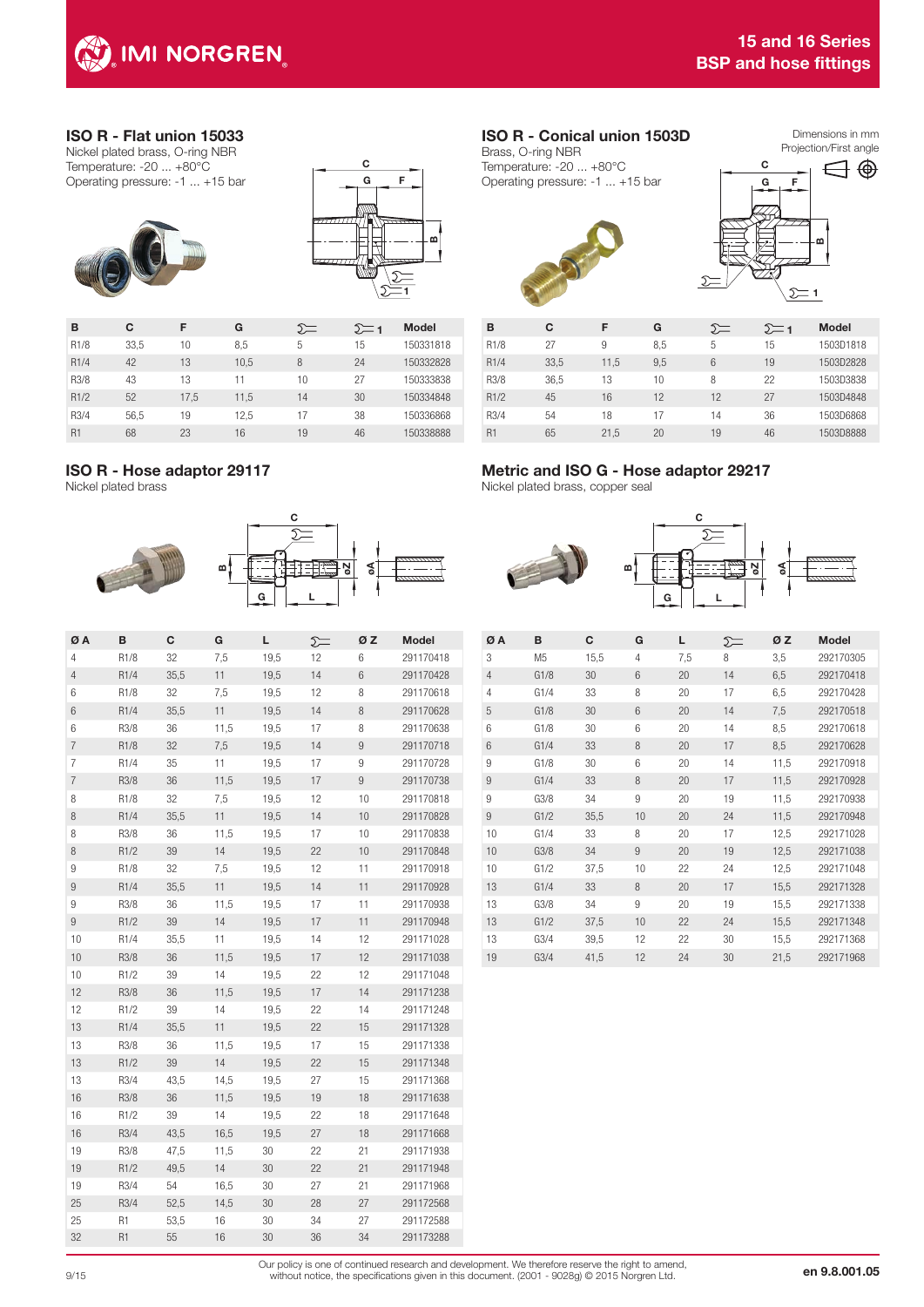

## ISO G - Plug with flange - spanner 16005

Nickel plated brass, copper seal





| в              | С    | G   | ∑≕ | <b>Model</b> |
|----------------|------|-----|----|--------------|
| M <sub>5</sub> | 8    | 4,5 | 8  | 160050005    |
| G1/8           | 10   | 6,5 | 14 | 160050018    |
| G1/4           | 13   | 9   | 17 | 160050028    |
| G3/8           | 13,5 | 9,5 | 19 | 160050038    |
| G1/2           | 14,5 | 10  | 24 | 160050048    |
| G3/4           | 16   | 11  | 30 | 160050068    |
| G1             | 17   | 12  | 40 | 160050088    |

## ISO G - Plug 16213

Nickel plated brass





| B    | C    | C <sub>1</sub> | ØD   | $5=$ | <b>Model</b> |
|------|------|----------------|------|------|--------------|
| G1/8 | 8    | 2              | 8    | 5    | 162130018    |
| G1/4 | 11   | 3              | 11   | 6    | 162130028    |
| G3/8 | 12,5 | 3,5            | 14,5 | 8    | 162130038    |
| G1/2 | 14   | 4              | 18   | 10   | 162130048    |
| G3/4 | 14   | 3              | 21.5 | 12   | 162130068    |

#### ISO G - Plug with flange - hex 16206 Nickel plated brass, O-ring NBR Temperature: -20 ... +80°C Operating pressure: -1 ... +15 bar

Dimensions in mm Projection/First angle



| B              | С    | G  | ØD | ∑≕ | <b>Model</b> |
|----------------|------|----|----|----|--------------|
| M <sub>5</sub> | 6    | 4  | 8  | っ  | 162060005    |
| G1/8           | 8,5  | 6  | 14 | 5  | 162060018    |
| G1/4           | 11   | 8  | 17 | 6  | 162060028    |
| G3/8           | 12,5 | 9  | 20 | 8  | 162060038    |
| G1/2           | 13.5 | 10 | 25 | 10 | 162060048    |

ISO R - Plug 15005







| в                 | C    | G    | ∑≕ | <b>Model</b> |
|-------------------|------|------|----|--------------|
| R <sub>1/8</sub>  | 11   | 7,5  | 10 | 150050018    |
| R <sub>1</sub> /4 | 15   | 11   | 14 | 150050028    |
| R3/8              | 15.5 | 11,5 | 17 | 150050038    |
| R1/2              | 18,5 | 14   | 22 | 150050048    |
| R3/4              | 21,5 | 16.5 | 27 | 150050068    |
| R <sub>1</sub>    | 25   | 19   | 34 | 150050088    |

## ISO R - Plug 15113

Nickel plated brass





| B                 | C   |   | ∑≔ | <b>Model</b> |
|-------------------|-----|---|----|--------------|
| R <sub>1/8</sub>  | 7.5 | 5 | 5  | 151130018    |
| R <sub>1</sub> /4 | 10  |   | 6  | 151130028    |
| R3/8              | 11  |   | 8  | 151130038    |
| R1/2              | 13  |   | 10 | 151130048    |

## ISO R - Plug 25013

Brass (unplated)





| в                 | С   |   |    | <b>Model</b> |
|-------------------|-----|---|----|--------------|
| R <sub>1/8</sub>  | 7,5 | 5 | 5  | 250130018    |
| R <sub>1</sub> /4 | 10  |   | 6  | 250130028    |
| R3/8              |     |   | 8  | 250130038    |
| R1/2              | 13  | 8 | 10 | 250130048    |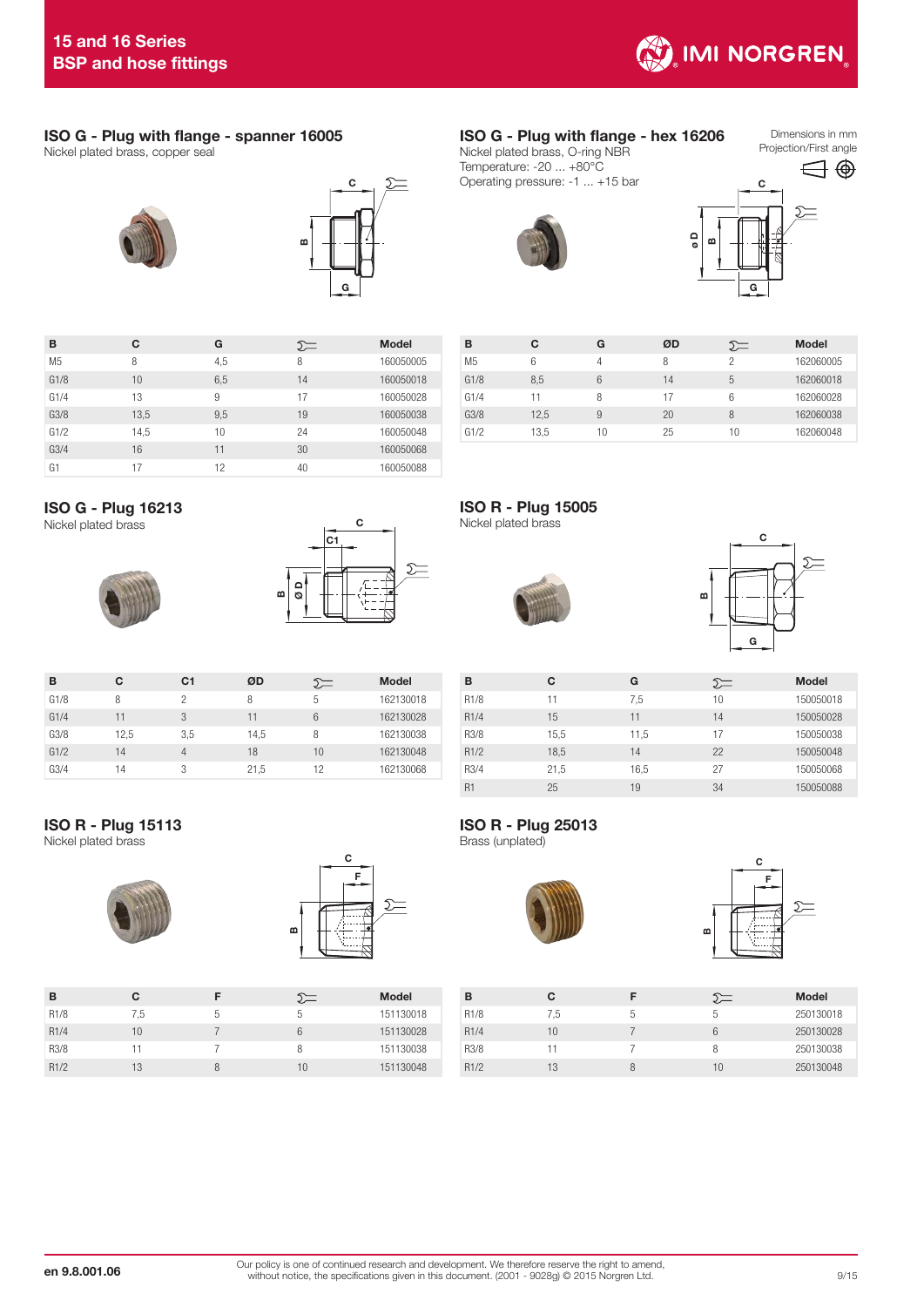

## ISO G - Elbow connector 16042

Nickel plated brass

 $\sum$ E œ G E

ø S

| B              | Е    | G    | øs  | $5=$ | <b>Model</b> |
|----------------|------|------|-----|------|--------------|
| G1/8           | 21   | 7    | 5,5 | 11   | 160420018    |
| G1/4           | 25,5 | 8,5  | 8   | 13   | 160420028    |
| G3/8           | 28   | 11   | 11  | 17   | 160420038    |
| G1/2           | 32   | 15   | 15  | 20   | 160420048    |
| G3/4           | 36,5 | 16,5 | 19  | 27   | 160420068    |
| G <sub>1</sub> | 45   | 19   | 24  | 30   | 160420088    |

## ISO R - Elbow connector 15040

Nickel plated brass





| в                 | Е    | G    | øs | ∑≔ | <b>Model</b> |
|-------------------|------|------|----|----|--------------|
| R <sub>1/8</sub>  | 18   | 7,5  | 6  | 11 | 150400018    |
| R <sub>1</sub> /4 | 24   | 11   | 8  | 13 | 150400028    |
| R3/8              | 27   | 12   | 11 | 17 | 150400038    |
| R1/2              | 29.5 | 14   | 15 | 20 | 150400048    |
| R3/4              | 32   | 14.5 | 19 | 27 | 150400068    |
| R <sub>1</sub>    | 39   | 17   | 24 | 30 | 150400088    |

# ISO G - ISO R Elbow connector 15043

Nickel plated brass



B

ø S

| B                 | <b>B1</b> | C    | Е    | G    | G <sub>1</sub> | øs  | ∑= | <b>Model</b> |
|-------------------|-----------|------|------|------|----------------|-----|----|--------------|
| R <sub>1/8</sub>  | G1/8      | 21   | 18   | 7,5  | 8,5            | 5,5 | 12 | 150430018    |
| R <sub>1</sub> /4 | G1/4      | 25,5 | 24   | 11   | 11             | 8   | 13 | 150430028    |
| R3/8              | G3/8      | 28   | 27   | 11.5 | 12             | 11  | 16 | 150430038    |
| R1/2              | G1/2      | 32   | 29.5 | 14   | 15             | 15  | 20 | 150430048    |
| R3/4              | G3/4      | 36,5 | 32   | 14,5 | 16,5           | 19  | 27 | 150430068    |
| R <sub>1</sub>    | G1        | 45   | 39   | 16   | 19             | 24  | 30 | 150430088    |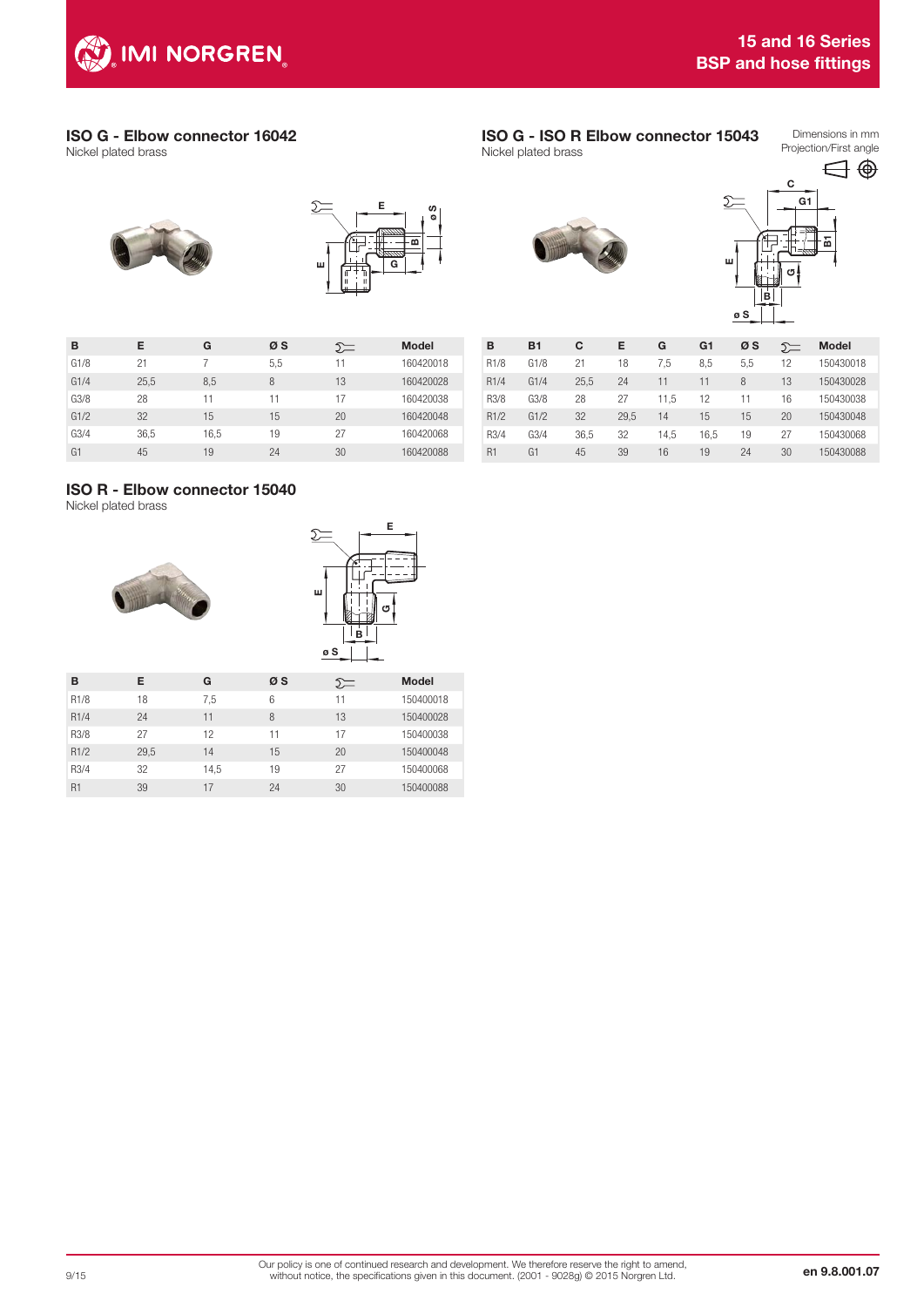

## ISO R - Tee connector 15060

Nickel plated brass



| в                 | C    | Е    | G    | øs  | ∑⊟ | <b>Model</b> |
|-------------------|------|------|------|-----|----|--------------|
| R <sub>1/8</sub>  | 35   | 17,5 | 8    | 5.5 | 12 | 150600018    |
| R <sub>1</sub> /4 | 46   | 23   | 11   | 8   | 13 | 150600028    |
| R3/8              | 51,5 | 25,5 | 11.5 | 11  | 16 | 150600038    |
| R1/2              | 59   | 29,5 | 14   | 15  | 20 | 150600048    |
| R3/4              | 64   | 32   | 14.5 | 19  | 27 | 150600068    |
| R <sub>1</sub>    | 78   | 39   | 17   | 24  | 30 | 150600088    |

## ISO G - ISO R Tee connector 15072

Nickel plated brass





| в              | <b>B1</b>         | C    | Е    | G    | G <sub>1</sub> | ∑= | <b>Model</b> |
|----------------|-------------------|------|------|------|----------------|----|--------------|
| G1/8           | R <sub>1/8</sub>  | 37   | 19.5 | 8    | 8.5            | 12 | 150720018    |
| G1/4           | R <sub>1</sub> /4 | 47,5 | 24,5 | 11   | 11             | 13 | 150720028    |
| G3/8           | R3/8              | 52.5 | 27   | 11.5 | 12             | 16 | 150720038    |
| G1/2           | R1/2              | 61,5 | 32   | 14   | 15             | 20 | 150720048    |
| G3/4           | R3/4              | 68.5 | 36.5 | 14.5 | 16.5           | 27 | 150720068    |
| G <sub>1</sub> | R <sub>1</sub>    | 84   | 45   | 17   | 19             | 30 | 150720088    |

ISO G - Cross 16092

Nickel plated brass





| в    | С  | G   | øs | ∑=  | <b>Model</b> |
|------|----|-----|----|-----|--------------|
| G1/8 | 39 | 8,5 | 6  | ו ו | 160920018    |
| G1/4 | 50 | 11  | 8  | 13  | 160920028    |
| G3/8 | 56 | 12  | 11 | 17  | 160920038    |
| G1/2 | 64 | 15  | 15 | 20  | 160920048    |

#### ISO G - Tee connector 16062 Nickel plated brass

Dimensions in mm Projection/First angle





| в              | С  | Е    | G    | øs | ∑= | <b>Model</b> |
|----------------|----|------|------|----|----|--------------|
| G1/8           | 39 | 19,5 | 8.5  | 6  | 12 | 160620018    |
| G1/4           | 49 | 24.5 | 11   | 8  | 13 | 160620028    |
| G3/8           | 54 | 27   | 12   | 11 | 16 | 160620038    |
| G1/2           | 64 | 32   | 15   | 15 | 20 | 160620048    |
| G3/4           | 73 | 36,5 | 16.5 | 19 | 27 | 160620068    |
| G <sub>1</sub> | 90 | 45   | 19   | 24 | 30 | 160620088    |

## ISO G - ISO R Tee connector 15069

Nickel plated brass





| в              | <b>B1</b>        | C  | Е    | G    | G <sub>1</sub> | øs | ∑= | <b>Model</b> |
|----------------|------------------|----|------|------|----------------|----|----|--------------|
| G1/8           | R <sub>1/8</sub> | 39 | 17.5 | 8.5  | 8              | 6  | 12 | 150690018    |
| G1/4           | R <sub>1/4</sub> | 49 | 23   | 11   | 11             | 8  | 13 | 150690028    |
| G3/8           | R3/8             | 54 | 25.5 | 12   | 11.5           | 11 | 16 | 150690038    |
| G1/2           | R1/2             | 64 | 29   | 15   | 14             | 15 | 20 | 150690048    |
| G3/4           | R3/4             | 73 | 32   | 16.5 | 14.5           | 19 | 27 | 150690068    |
| G <sub>1</sub> | R <sub>1</sub>   | 90 | 39   | 19   | 17             | 24 | 30 | 150690088    |

## ISO G - Cross block 16094

Aluminium





| в    | С  | ØD  | Е    | н  | <b>Model</b> |
|------|----|-----|------|----|--------------|
| G1/8 | 25 | 4.5 | 17.5 | 16 | 160940018    |
| G1/4 | 40 | 5.5 | 27   | 20 | 160940028    |
| G3/8 | 50 | 5.5 | 35   | 25 | 160940038    |
| G1/2 | 50 | 5.5 | 35   | 32 | 160940048    |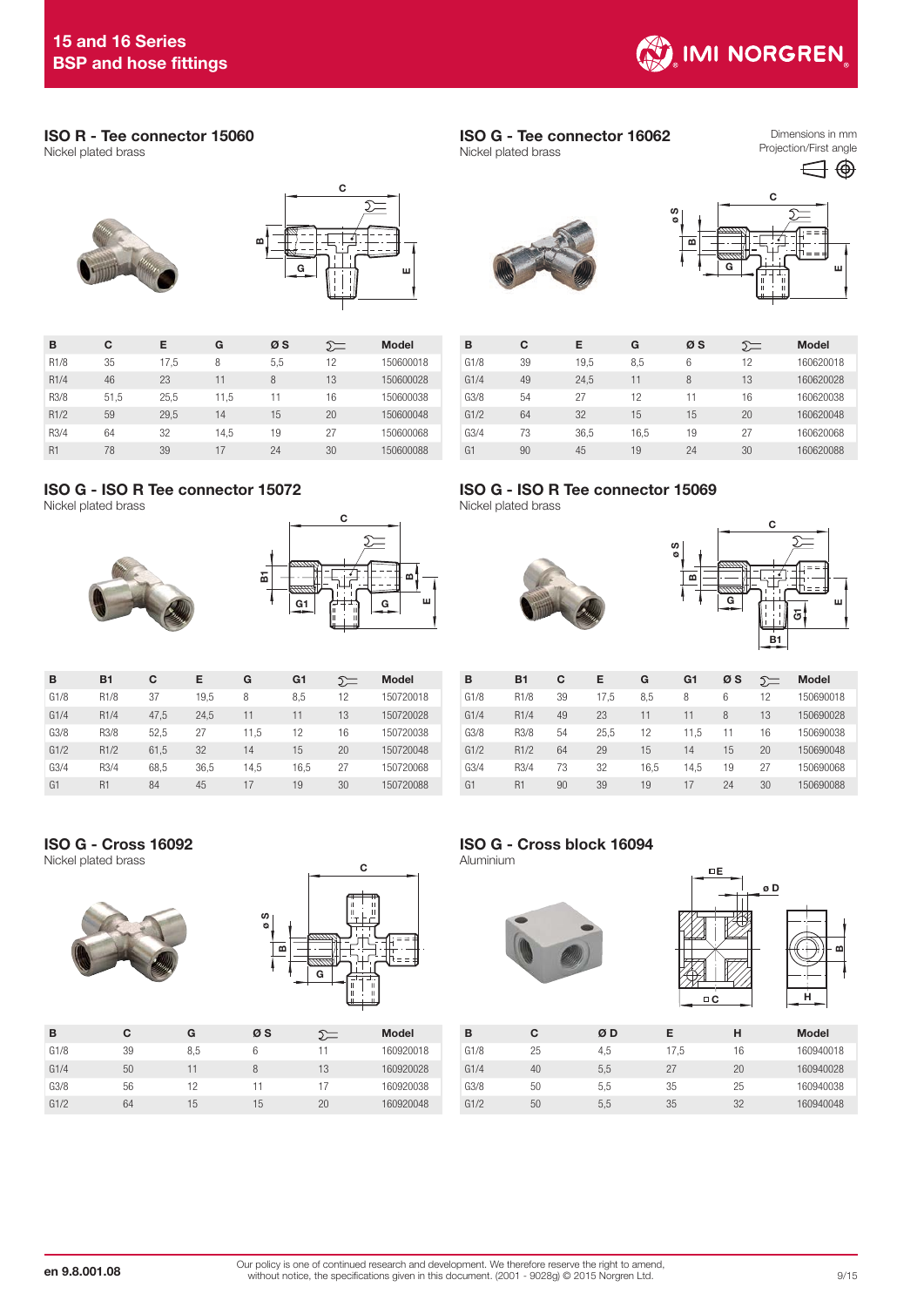

## ISO G - Manifold - single sided 34050

Brass











### Numbers of outputs: 4

| $\overline{B}$ | <b>B1 C</b> |  |  |  |  | ØD E E1 E2 F H J J1 Model                       |
|----------------|-------------|--|--|--|--|-------------------------------------------------|
|                |             |  |  |  |  | G1/8 G1/8 81 5.5 25 5 15 17 16 15 5 34050401    |
|                |             |  |  |  |  | G1/4 G1/4 109 5,5 31 5 20 23 23 20 5 34050402   |
|                |             |  |  |  |  | G3/8 G3/8 127 6,5 35 6 23 27 25,5 20 6 34050403 |

# Numbers of outputs: 6

|  |  |  |  |  |  | B B1 C ØD E E1 E2 F H J J1 Model                |
|--|--|--|--|--|--|-------------------------------------------------|
|  |  |  |  |  |  | G1/8 G1/8 115 5,5 25 5 15 17 16 15 5 34050601   |
|  |  |  |  |  |  | G1/4 G1/4 155 5,5 31 5 20 23 23 20 5 34050602   |
|  |  |  |  |  |  | G3/8 G3/8 181 6,5 35 6 23 27 25,5 20 6 34050603 |

## ISO G - Manifold - single sided 162B4 and 162B6 Aluminium





## Numbers of outputs: 4

| <b>B</b> |  |  |  |  |  | B1 C ØD E E1 E2 F H J J1 Model                     |
|----------|--|--|--|--|--|----------------------------------------------------|
|          |  |  |  |  |  | G1/4 G1/8 125 4,5 24 6 9 30 18 17,5 32,5 162B42818 |
|          |  |  |  |  |  | G3/8 G1/4 148 5,5 30 7 11 36 22 20 38 162B43828    |
|          |  |  |  |  |  | G1/2 G3/8 170 5,5 35 7,5 13 40 26 25 45 162B44838  |

#### Numbers of outputs: 6

| <b>B</b> |  |  |  |  |  | B1 C ØD E E1 E2 F H J J1 Model                     |  |
|----------|--|--|--|--|--|----------------------------------------------------|--|
|          |  |  |  |  |  | G1/4 G1/8 185 4,5 24 6 9 30 18 17,5 32,5 162B62818 |  |
|          |  |  |  |  |  | G3/8 G1/4 220 5,5 30 7 11 36 22 20 38 162B63828    |  |
|          |  |  |  |  |  | G1/2 G3/8 250 5,5 35 7,5 13 40 26 25 45 162B64838  |  |

### ISO G - Manifold - double sided 162C4 and 162C6 Aluminium







## Numbers of outputs: 8

| $\overline{B}$ | B1 C ØD E E1 F H J J1 Model |  |  |  |  |                                                  |
|----------------|-----------------------------|--|--|--|--|--------------------------------------------------|
|                |                             |  |  |  |  | G1/4 G1/8 125 4,5 30 6 30 18 17,5 32,5 162C42818 |
|                |                             |  |  |  |  | G3/8 G1/4 148 5,5 38 7 36 22 20 38 162C43828     |
|                |                             |  |  |  |  | G1/2 G3/8 170 5.5 44 7.5 40 26 25 45 162C44838   |

## Numbers of outputs: 12

| B. | <b>B1</b> | $\overline{c}$ |  |  | ØDE E1 FHJ | $-J1$ | Model                                            |
|----|-----------|----------------|--|--|------------|-------|--------------------------------------------------|
|    |           |                |  |  |            |       | G1/4 G1/8 185 4,5 30 6 30 18 17,5 32,5 162C62818 |
|    |           |                |  |  |            |       | G3/8 G1/4 220 5.5 38 7 36 22 20 38 162C63828     |
|    |           |                |  |  |            |       | G1/2 G3/8 250 5,5 44 7,5 40 26 25 45 162C64838   |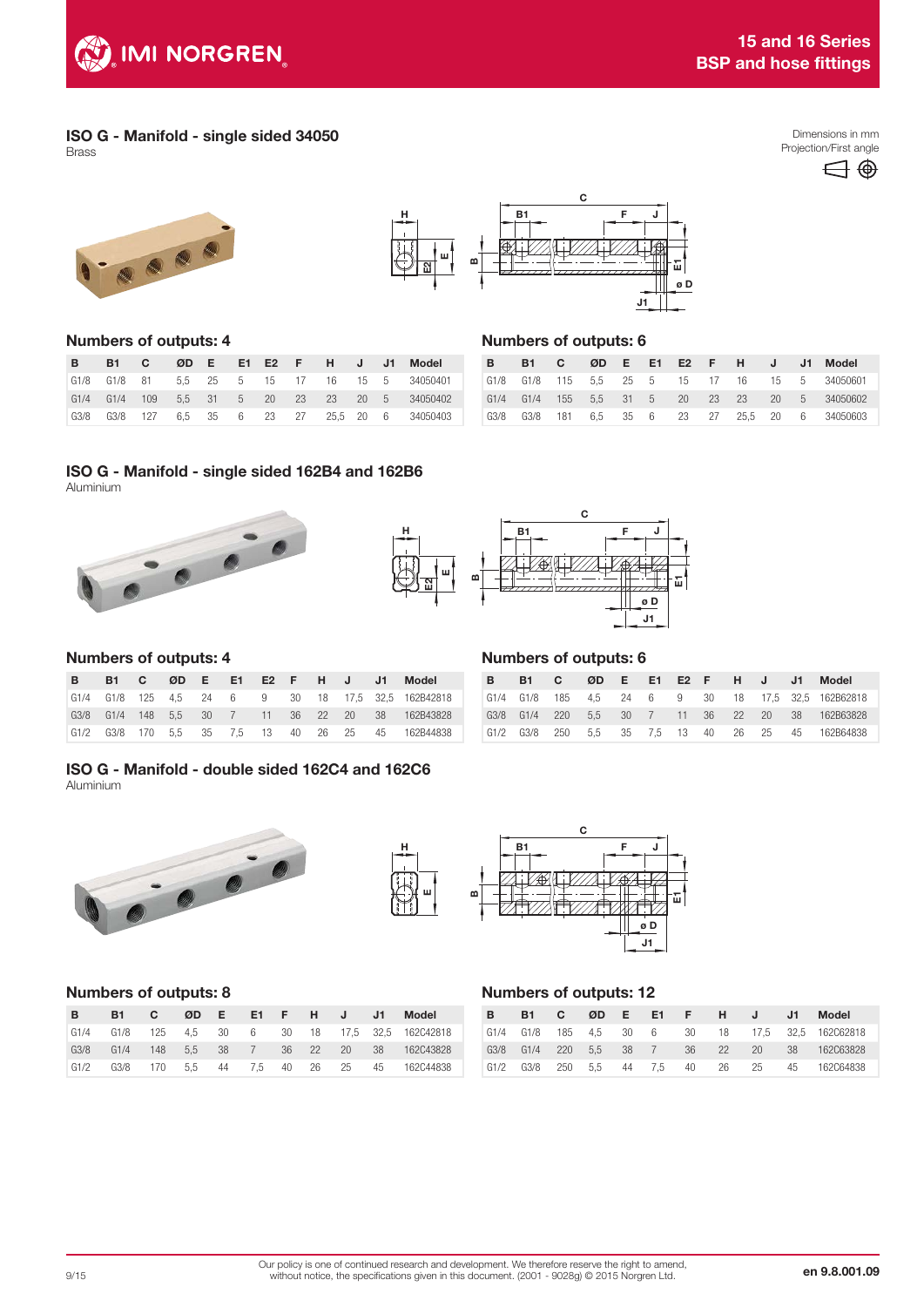

## ISO G - Regulating out banjo elbow assembly 16K51

Regulating out, with seals Body and regulating bolt: Nickel plated brass Regulating screw: brass



| <br>. .<br>IJ<br>O |   | с<br>Ummail | o S | ៜ |
|--------------------|---|-------------|-----|---|
|                    |   |             |     |   |
|                    | в |             |     |   |

| B/B1 | C  | Е. | G    | øs  | <b>Operating pressure</b> | $\Sigma$ | Model     |
|------|----|----|------|-----|---------------------------|----------|-----------|
| G1/8 | 21 | 34 | 7.5  | 6   | 10 bar max                | 14       | 16K511818 |
| G1/4 | 28 | 37 | 8    | 7.6 | 10 bar max                | 17       | 16K512828 |
| G3/8 | 31 | 52 | 12   | 9.6 | 10 bar max                | 22       | 16K513838 |
| G1/2 | 47 | 58 | 14.5 | 9.6 | 10 bar max                | 27       | 16K514848 |

## ISO G - Banjo elbow body 16051

Nickel plated brass





| B/B1 | C  | Е    | F  | ØΚ   | øs  | <b>Model</b> |
|------|----|------|----|------|-----|--------------|
| G1/8 | 28 | 14   | 21 | 13   | 6   | 160511818    |
| G1/4 | 37 | 16   | 28 | 16   | 7.6 | 160512828    |
| G3/8 | 42 | 20.5 | 31 | 20.5 | 9.6 | 160513838    |
| G1/2 | 61 | 22   | 47 | 24.5 | 9,6 | 160514848    |

## ISO G - Regulating out banjo bolts 20K00

With seals (screwdriver adjustable), Regulating bolt: Nickel plated brass Regulating screw: brass



## ISO G - Regulating in banjo bolts 20L00

With seals (screwdriver adjustable), Regulating bolt: Nickel plated brass Regulating screw: brass

G1/2 57 10 bar max 27 20K000048



| в    | С    | <b>Operating pressure</b> | ১≔ | Model     |
|------|------|---------------------------|----|-----------|
| G1/8 | 34   | 10 bar max                | 14 | 20L000018 |
| G1/4 | 36.5 | 10 bar max                | 17 | 201000028 |
| G3/8 | 51.5 | 10 bar max                | 22 | 201000038 |
| G1/2 | 57   | 10 bar max                | 27 | 201000048 |
|      |      |                           |    |           |

#### ISO G - Banjo elbow assembly 16A51 Non-regulating, with seals

Body and regulating bolt: Nickel plated brass

Dimensions in mm Projection/First angle





| B/B1 | С  | Е  | G   | øs  | ∑≕ | <b>Model</b> |
|------|----|----|-----|-----|----|--------------|
| G1/8 | 21 | 29 | 5   | 6   | 14 | 16A511818    |
| G1/4 | 28 | 32 | 6   | 7,6 | 17 | 16A512828    |
| G3/8 | 31 | 45 | 9.5 | 9.6 | 22 | 16A513838    |
| G1/2 | 47 | 47 | 12  | 9.6 | 27 | 16A514848    |

E

## ISO G - Banjo bolt 20A00 and 20B00

Non-regulating, with seals Nickel plated brass





| B    | C    | øs   | Number banjo bodies | $\Sigma$ | Model     |
|------|------|------|---------------------|----------|-----------|
| G1/8 | 29   | 4,5  | single              | 14       | 20A000018 |
| G1/4 | 31.5 | 8    | single              | 17       | 20A000028 |
| G3/8 | 42.5 | 9,5  | single              | 22       | 20A000038 |
| G1/2 | 47.5 | 11.5 | single              | 27       | 20A000048 |
| G1/8 | 46.5 | 4.5  | double              | 14       | 20B000018 |
| G1/4 | 52.5 | 8    | double              | 17       | 20B000028 |
| G3/8 | 64   | 9,5  | double              | 22       | 20B000038 |
| G1/2 | 72.5 | 11.5 | double              | 27       | 20B000048 |

## ISO G - Bi-directional banjo bolts 20M00

With seals (screwdriver adjustable), Regulating bolt: Nickel plated brass Regulating screw: brass



| $\Sigma$ | Model     | в    | c    | <b>Operating pressure</b> | $\Sigma$ | <b>Model</b> |
|----------|-----------|------|------|---------------------------|----------|--------------|
| 14       | 201000018 | G1/8 | 35   | 10 bar max                | 14       | 20M000018    |
| 17       | 201000028 | G1/4 | 37.5 | 10 bar max                | 17       | 20M000028    |
| 22       | 201000038 | G3/8 | 51.5 | 10 bar max                | 22       | 20M000038    |
| 27       | 201000048 | G1/2 | 57   | 10 bar max                | 27       | 20M000048    |